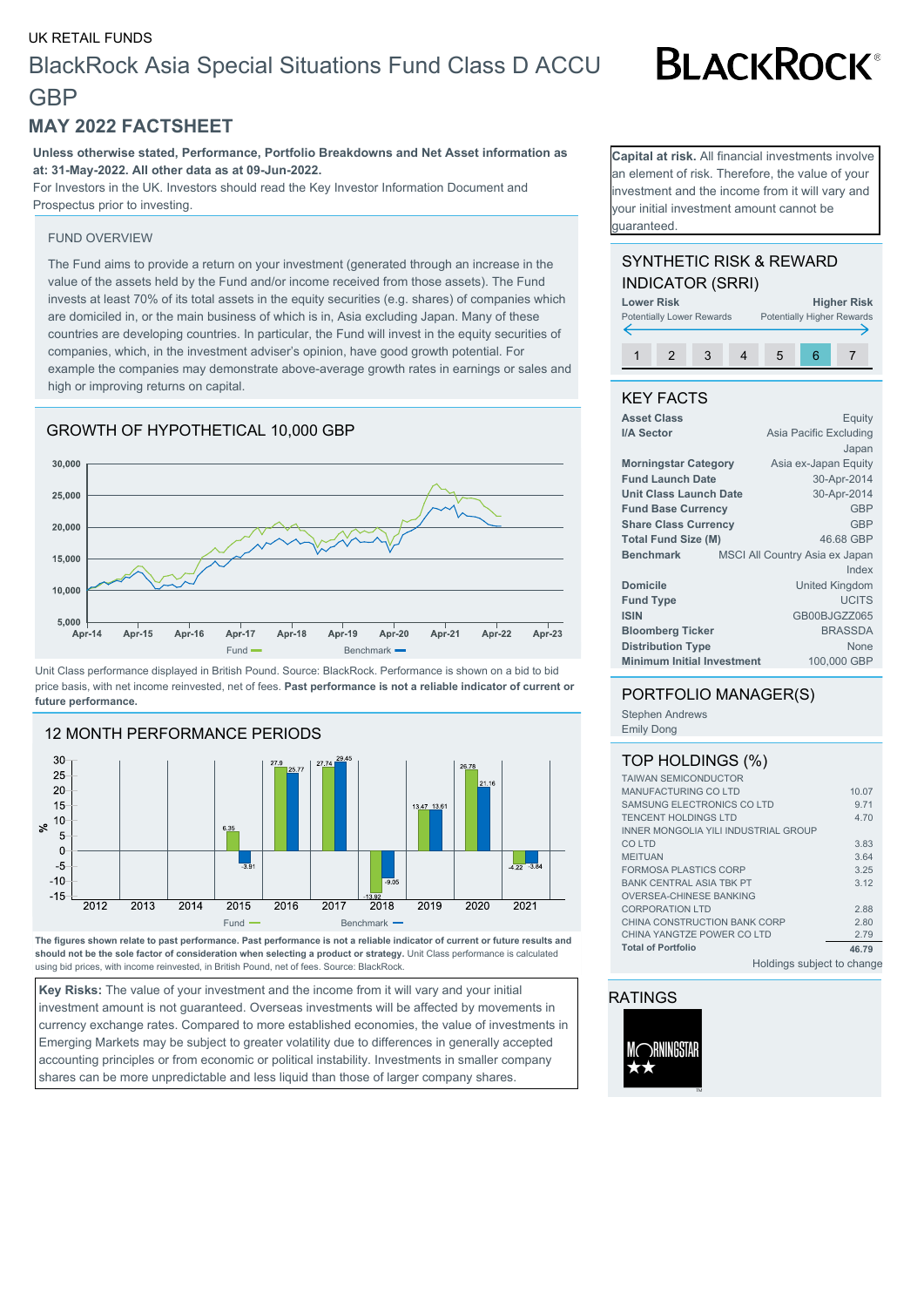### SECTOR BREAKDOWN (%)

|                               | <b>Fund</b> | <b>Benchmark</b> | <b>Active</b> |
|-------------------------------|-------------|------------------|---------------|
| Information Technology        | 29.55       | 23.77            | 5.78          |
| Financials                    | 27.20       | 20.16            | 7.04          |
| <b>Consumer Discretionary</b> | 9.98        | 13.85            | $-3.87$       |
| <b>Materials</b>              | 7.99        | 5.44             | 2.55          |
| Communication                 | 7.68        | 10.47            | $-2.79$       |
| <b>Consumer Staples</b>       | 7.14        | 5.05             | 2.09          |
| <b>Industrials</b>            | 3.21        | 6.83             | $-3.62$       |
| Energy                        | 3.14        | 3.74             | $-0.60$       |
| <b>Utilities</b>              | 2.79        | 3.05             | $-0.26$       |
| Cash                          | 1.32        | 0.04             | 1.29          |
| Other                         | 0.00        | 0.00             | 0.00          |
| <b>Health Care</b>            | 0.00        | 3.64             | $-3.64$       |
| Other                         | 0.00        | 3.98             | $-3.98$       |

Negative weightings may result from specific circumstances (including timing differences between trade and settlement dates of securities purchased by the funds) and/or the use of certain financial instruments, including derivatives, which may be used to gain or reduce market exposure and/or risk management. Allocations are subject to change

| FEES AND CHARGES          |          |
|---------------------------|----------|
| <b>Max Initial Charge</b> | $0.00\%$ |
| <b>Exit Fee</b>           | $0.00\%$ |
| <b>Ongoing Charge</b>     | 0.93%    |
| <b>Performance Fee</b>    | $0.00\%$ |

### GEOGRAPHIC BREAKDOWN (%)



### DEALING INFORMATION

**Settlement** Trade Date + 3 days

**Dealing Frequency** Daily, forward pricing basis

# **GLOSSARY**

**Market Capitalisation:** is the total value of the shares issued by a company which trades on the stock exchange.

**Ongoing Charge:** is a figure representing all annual charges and other payments taken from the fund.

**Price to Book Ratio:** represents the ratio of the current closing price of the share to the latest quarter's book value per share.

Price to Earnings (TTM) Ratio: represents the ratio of the market price per share of a company to the company's earnings per share for a twelve-month period (usually the last 12 months or trailing twelve months (TTM)).

**Quartile Rank:** categorises a fund into four equal bands based on their performance over a specified period within the relevant Morningstar's sector. The top or first quartile contains the top 25% of funds, through to the bottom or 4th quartile which contains the bottom 25% of funds.

**SRRI:** is a value based on the volatility of the fund, which gives an indication of the overall risk and reward profile of the Fund.

**Performance Fee:** is charged on any returns that, subject to a High Water Mark, the Fund achieves above it's performance fee benchmark. Please refer to the Prospectus for further information.

**0800 44 55 22 M** enquiry@ukclientservices.blackrock.com **+** blackrock.co.uk

#### **IMPORTANT INFORMATION:**

"

"This document is marketing material. BlackRock have not considered the suitability of this investment against your individual needs and risk tolerance. To ensure you understand whether our product is suitable, please read the Key Investor Information Document. Any decision to invest must be based solely on the information contained in the Company's Prospectus, Key Investor Information Document and the latest half-yearly report and unaudited accounts and/or annual report and audited accounts. Subscriptions in the Fund are valid only if made on the basis of the current Prospectus, the most recent financial reports and the Key Investor Information Document, which are available in registered jurisdictions and available in local language where registered can be found at ww.blackrock.com on the relevant product pages. Investors should understand all characteristics of the funds objective before investing. Prospectuses, Key Investor Information Documents and application forms may not be available to investors in certain jurisdictions where the Fund in question has not been authorised. BlackRock may terminate marketing at any time. For information on investor rights and how to raise complaints please go to https:// www.blackrock.com/corporate/compliance/investor-right available in in local language in registered jurisdictions. Investors should read the fund specific risks in the Key Investor Information Document and the Company's Prospectus. We strongly recommend you seek independent professional advice prior to investing. If, after reading this factsheet, you have any questions or would like any additional information please contact your financial adviser or speak to our Investor Services Team on 0800 445522.

Issued by BlackRock Investment Management (UK) Limited (authorised and regulated by the Financial Conduct Authority). Registered office: 12 Throgmorton Avenue, London, EC2N 2DL. Registered inEngland No. 2020394. Tel: 020 7743 3000. For your protection, telephone calls are usually recorded. BlackRock is a trading name of BlackRock Investment Management (UK)Limited. © 2022 BlackRock, Inc. All Rights reserved. BLACKROCK, BLACKROCK SOLUTIONS, iSHARES, SO WHAT DO I DO WITH MY MONEY, INVESTING FOR A NEWWORLD, and BUILT FOR THESE TIMES are registered and unregistered trademarks of BlackRock, Inc. or its subsidiaries in the United States and elsewhere. All other trademarks are those of their respective owners.